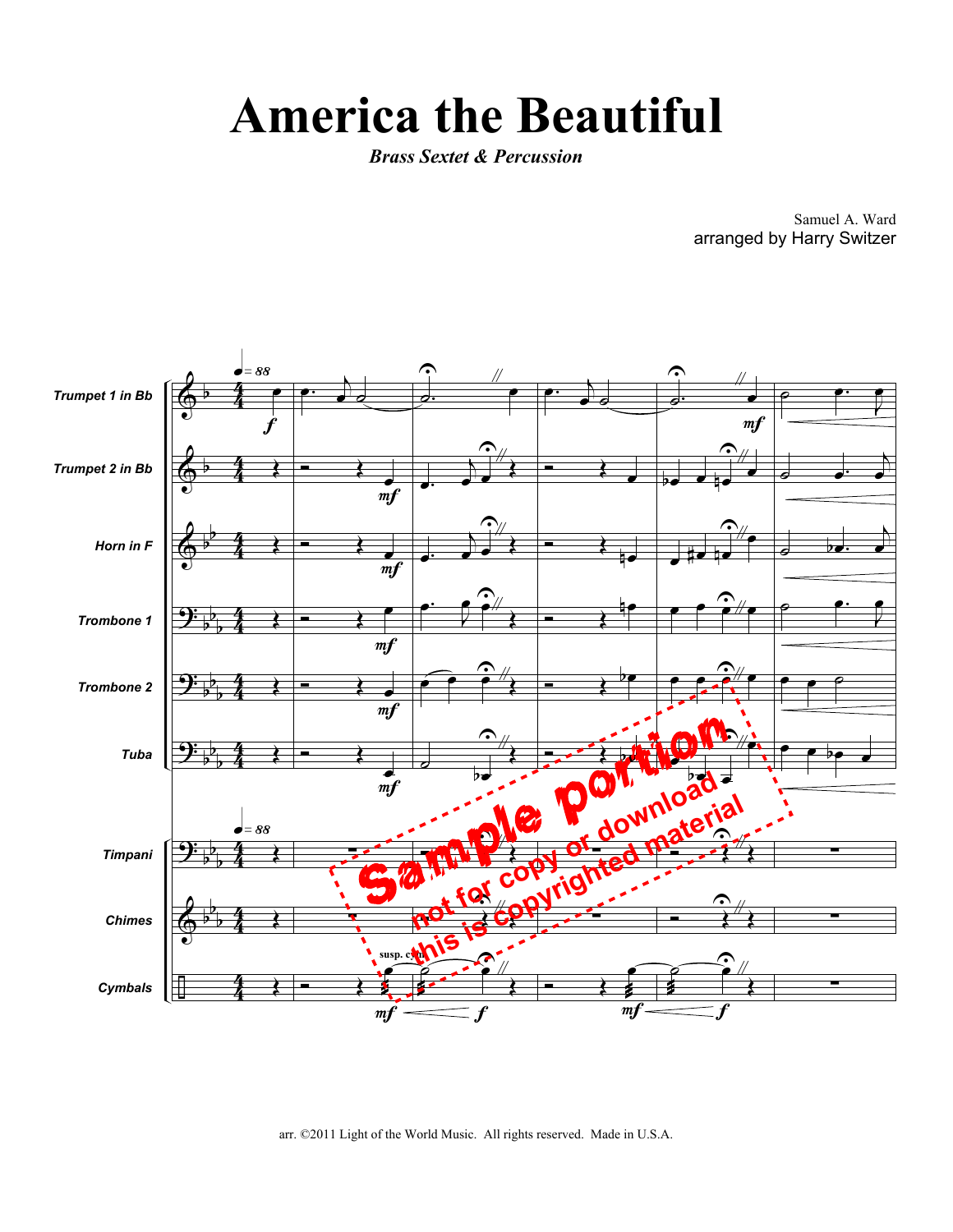

**-3-**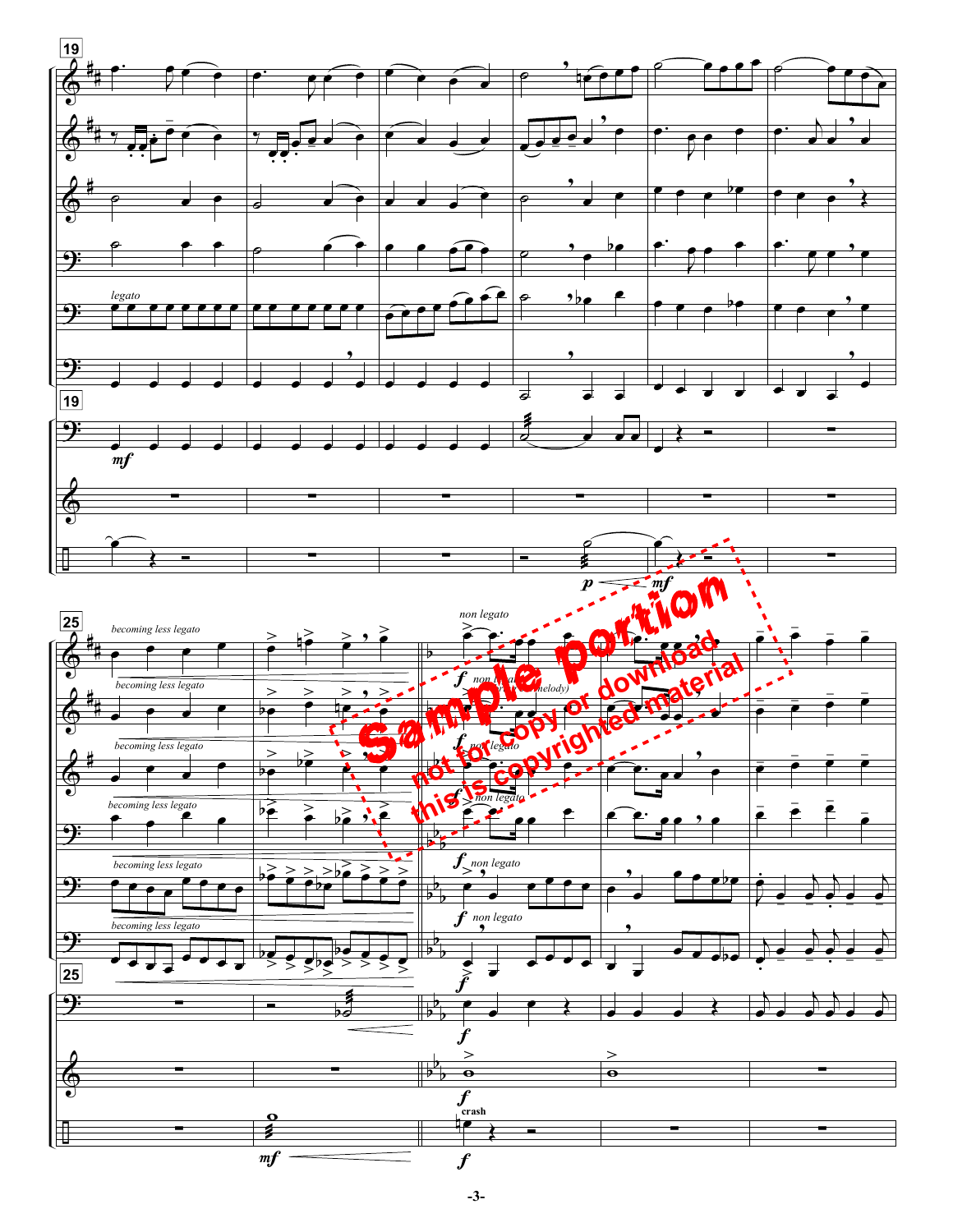